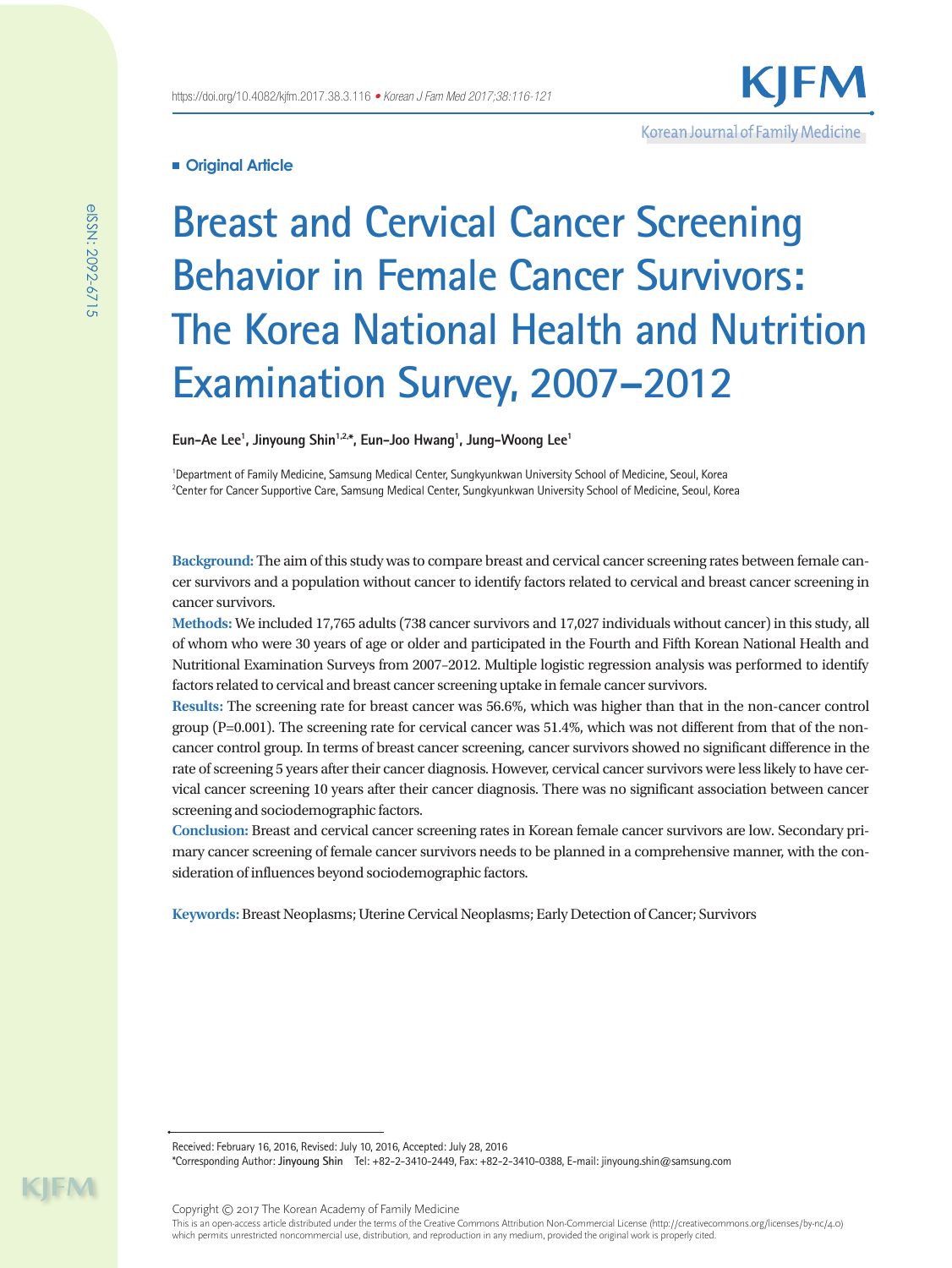# **Introduction**

The number of cancer survivors is increasing because of early detection and advances in treatment. In Korea, 5-year relative cancer survival rates improved to 68.1% in 2008–2012 from 41.2% in 1993–1995.1)

In cancer survivors, the diagnosis of a new cancer as a second primary cancer (SPC) is an important issue.<sup>2)</sup> SPCs are a leading cause of mortality among long-term survivors and are more likely to occur in survivors.3,4) Common etiologic factors such as lifestyle, environmental exposures, and genetics, as well as late effects of prior treatment, can influence SPC development.<sup>4)</sup> Therefore, cancer survivors need to have more thorough and regular cancer screening than people without cancer.5-7) However, the few studies that have provided SPC screening rates had limitations such as not considering the effect of sex or the cancer site, or having limited information about cancer sites.<sup>8-10)</sup> Research on SPC screening behavior in female cancer survivors is lacking. As the life expectancy of women increases, cancer incidence and cancer survival rates in women increase. In women, breast cancer is the second most common cancer in Korea. The age-standardized incidence rate of breast cancer in 2012 was 50.7 per 100,000 people, which represents a 5.9% annual increase since 1999. The age-standardized incidence rates for cervical cancer have continuously decreased in Korea, but they are higher than those in developed countries.<sup>1)</sup> The National Cancer Screening Program (NCSP) provides women over 40 years of age with breast cancer screening and women over 30 years of age with cervical cancer screening biannually.<sup>11)</sup> The NCSP set a goal of achieving a screening rate of 70% by 2015.12) Although high cancer screening rates were expected, the SPC screening rate was only 37.7% in 2009, which is much lower than those in other developed countries.<sup>13)</sup>

We investigated the screening rates for breast and cervical cancer in Korean female cancer survivors compared to women without cancer, and we investigated factors associated with breast and cervical cancer screening behavior.

### **Methods**

### **1. Study Population**

Data were obtained from the fourth and fifth Korean National Health and Nutrition Examination Surveys (KNHANES), 2007–2012. KNHANES is a national representative survey that is carried out by the Korea Centers for Disease Control and Prevention. The survey includes approximately 10,000 individuals annually with data collected by multistage probability sampling.14,15) Among 35,996 adults over 19 years of age, we selected 18,135 women who were 30 years of age or older. Participants were divided into two groups: cancer survivors and non-cancer controls. Cancer survivors were defined as those individuals reporting ever being diagnosed with any solid or hematologic cancer by a doctor. Among the remaining participants, we selected noncancer controls who were not diagnosed with any cancer. This study was approved by the institutional review board of Samsung Medical Center (IRB no. 2015-12-020).

### **2. Data Collection**

Screening behavior for breast and cervical cancer was obtained through self-reported questionnaires. Screening methods were defined as a mammogram or Papanicolaou test. The interval period of cancer screening was limited to within 2 years.

The sociodemographic variables included marital status, education level, household income, employment, and medical history of cancer or other comorbidities, which were obtained though face-to-face interviews. Health behaviors, such as smoking and alcohol use, were assessed using a self-administered questionnaire.

Education level was defined by the highest level achieved: less than high school, high school, or college and above. Monthly household income was classified according to quartiles: Q1 (lowest), Q2 (lower intermediate), Q3 (higher intermediate), or Q4 (highest). Smoking status was classified into 3 groups: never smoker, former smoker, or current smoker. Alcohol drinking status was defined as ≥1 time/mo or <1 time/mo. Comorbidity was defined as hypertension, hyperlipidemia,

Table 1. Baseline characteristics of female cancer survivors and non-cancer controls

| Characteristic                                                                            | <b>Cancer survivors</b><br>$(N=738)$ | Non-cancer controls<br>$(N=17,027)$ | P-value* |
|-------------------------------------------------------------------------------------------|--------------------------------------|-------------------------------------|----------|
| Age $(y)$                                                                                 | $57.2 + 0.6$                         | $50.7 + 0.2$                        | < 0.001  |
| Marital status                                                                            |                                      |                                     | 0.207    |
| Married                                                                                   | 75.6 (71.4-79.3)                     | 78.1 (77.2-78.9)                    |          |
| Divorced/separated/single                                                                 | 24.4 (20.7-28.6)                     | 21.9 (21.1-22.8)                    |          |
| Education                                                                                 |                                      |                                     | < 0.001  |
| <high school<="" td=""><td>56.6 (51.8-61.2)</td><td>43.7 (42.4-45.0)</td><td></td></high> | 56.6 (51.8-61.2)                     | 43.7 (42.4-45.0)                    |          |
| High school                                                                               | 29.9 (25.7-34.4)                     | 33.7 (32.7-34.8)                    |          |
| $\geq$ College                                                                            | 13.5 (10.4-17.4)                     | 22.6 (21.5-23.7)                    |          |
| Quartile of household income                                                              |                                      |                                     | 0.022    |
| Q1                                                                                        | 24.4 (20.9-28.3)                     | 19.7 (18.7-20.7)                    |          |
| Q2                                                                                        | 26.2 (22.5-30.9)                     | 26.7 (25.6-27.7)                    |          |
| Q3                                                                                        | 21.9 (18.3-25.9)                     | 27.3 (26.4-28.2)                    |          |
| Q <sub>4</sub>                                                                            | $27.3(23.1 - 31.9)$                  | $26.4(25.1 - 27.6)$                 |          |
| Employment                                                                                |                                      |                                     | < 0.001  |
| Employed                                                                                  | 33.5 (29.2-38.2)                     | 47.6 (46.6-48.7)                    |          |
| Unemployed<br>Smoker                                                                      | 66.5 (61.8-70.8)                     | 52.4 (51.3-53.4)                    |          |
| Never smoker                                                                              | 91.6 (89.0-93.6)                     | 88.2 (87.5-88.9)                    | 0.033    |
| Former smoker                                                                             | $2.3(1.4 - 4.0)$                     | $2.8(2.5 - 3.2)$                    |          |
| Current smoker                                                                            | $6.1(4.4 - 8.4)$                     | $9.0(8.4 - 9.6)$                    |          |
| Alcohol intake                                                                            |                                      |                                     | < 0.001  |
| $\geq$ 1 time/mo                                                                          | 22.2 (18.7-26.2)                     | 37.7 (36.7-38.7)                    |          |
| $<$ 1 time/mo                                                                             | 77.8 (73.8-81.3)                     | 62.3 (61.3-63.3)                    |          |
| Comorbidities                                                                             |                                      |                                     | < 0.001  |
| No comorbidity                                                                            | 44.1 (39.3-49.0)                     | 62.1 (61.0-63.2)                    |          |
| $\geq$ 1 comorbidity                                                                      | 55.9 (51.0-60.7)                     | 37.9 (36.8-39.0)                    |          |
| Time since diagnosis (y)                                                                  | $7.24 \pm 0.5$                       |                                     | < 0.001  |
| $<$ 5                                                                                     | 47.2 (42.6-51.8)                     |                                     |          |
| $5 - 10$                                                                                  | 23.5 (20.0-27.4)                     |                                     |          |
| >10                                                                                       | 27.3 (25.3-33.7)                     |                                     |          |

Values are presented as mean±standard error or % (95% confidence interval). \*Obtained by chi-square test.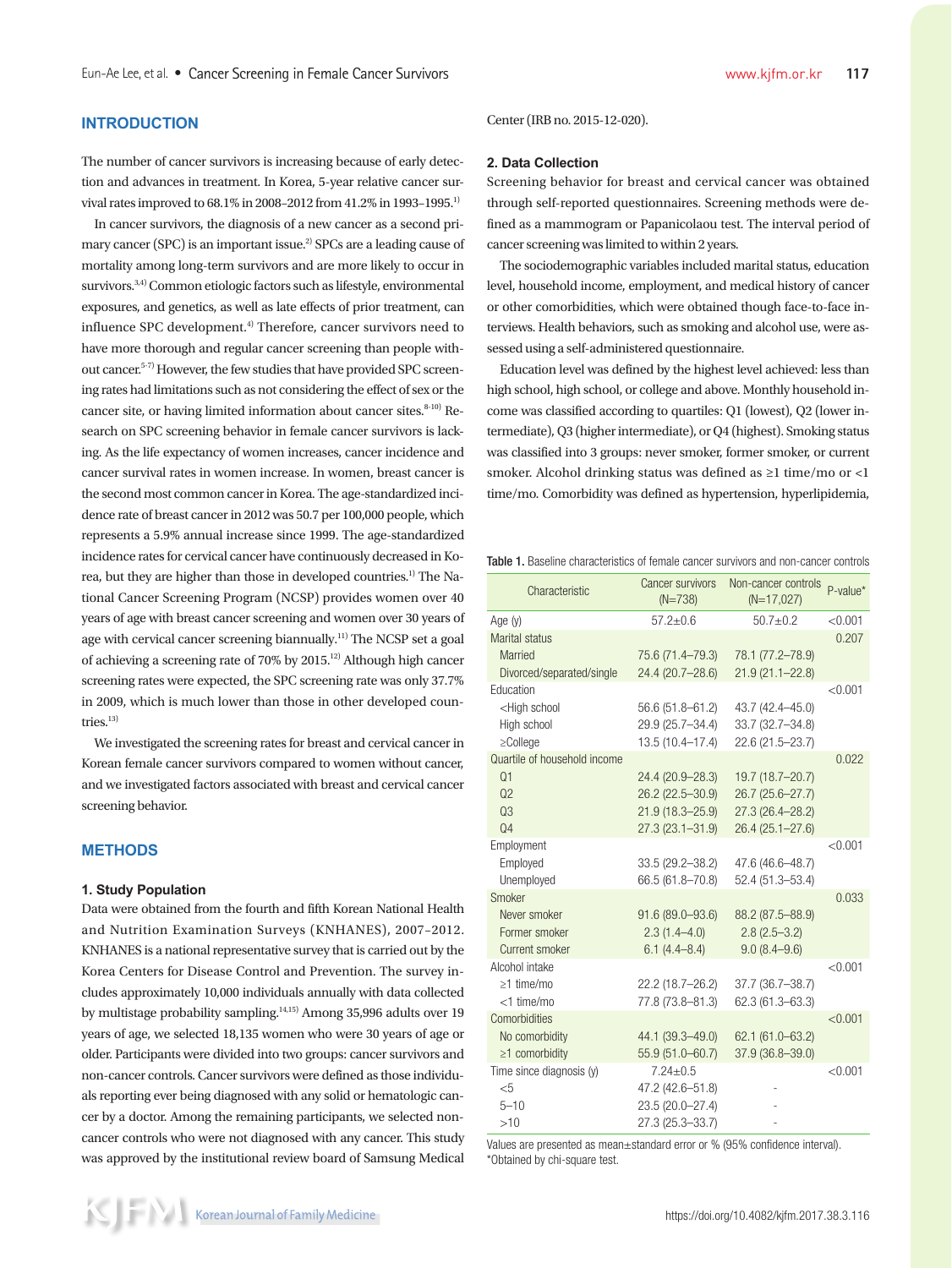stroke, angina, myocardial infarction, osteoarthritis, rheumatic arthritis, asthma, renal insufficiency, hepatitis B or C, diabetes, or liver cirrhosis, as determined by a doctor's diagnosis. The time since cancer diagnosis in the survivor group was classified into 3 groups; less than 5 years, 5–10 years, or more than 10 years.

### **3. Statistical Analyses**

The general characteristics and prevalence of breast and cervical cancer screening were compared between cancer survivors and the noncancer controls using a chi-square test. Differences in cancer screening rates were compared according to cancer site: thyroid, stomach, colon, breast, and cervix. We excluded the mammogram in breast cancer survivors and the Papanicolaou test in cervix cancer survivors. The analysis consisted of a one-way analysis of variance with a post hoc Dunnett test. Multiple logistic regression analysis was used to investigate factors associated with cancer screening behavior after adjusting for age, marital status, education level, household income, employment, smoking, alcohol use, and comorbidities. All analyses were conducted using IBM SPSS ver. 21.0 software (IBM Corp., Armonk, NY, USA), taking sampling weights and the complex survey design into consideration. We considered P-values less than 0.05 to be statistically significant.



Figure 1. The rate of cancer screening between women cancer survivors and noncancer group.

## **Results**

The general characteristics of the 738 cancer survivors and 17,027 noncancer controls are shown in Table 1. Cancer survivors were older and had lower levels of education, household income, and employment compared to the non-cancer controls. The cancer survivors were less likely to smoke and drink alcohol and had more comorbidities than the non-cancer controls.

The cancer screening rates of the cancer survivors and non-cancer controls are shown in Figure 1. The cancer survivor group was significantly more likely to have breast cancer screening than the non-cancer controls (56.6% versus 44.9%, P=0.001). However, cervical cancer screening practices were not significantly different between cancer survivors and women in the non-cancer control group (51.4% versus 49.3%, P=0.798). Multiple regression analysis after adjusting for sociodemographic factors showed similar results (Table 2).



Figure 2. The difference of cancer screening rate according to cancer site. Breast and cervical cancer screening in 2 years. P-values in breast cancer screening were 0.014, 0.045, 0.802, 0.280 for thyroid, stomach, colon, cervix cancer survivors, compared to noncancer subjects. P-values in cervical cancer screening were 0.020, 0.343, 0.007, 0.613 for thyroid, stomach, colon, breast cancer survivors, compared to noncancer subjects.

Table 2. Odds ratio between female cancer survivors and non-cancer controls undergoing mammography or a Papanicolaou smear test

| Population          | Mammography*                 |                      | Papanicolaou smear test <sup>†</sup> |                      |
|---------------------|------------------------------|----------------------|--------------------------------------|----------------------|
|                     | Crude OR $(95\% \text{ Cl})$ | Adjusted OR (95% CI) | Crude OR (95% CI)                    | Adjusted OR (95% CI) |
| Non-cancer controls | .00                          | 0.00                 | 00.1                                 | 1.00                 |
| Cancer survivor     | 1.97 (1.34-2.88)             | $1.75(1.12 - 2.73)$  | $1.10(0.80 - 1.52)$                  | 1.20 (0.84-1.72)     |
| $P-value^+$         | 0.001                        | 0.010                | 0.549                                | 0.330                |

The analysis was limited to examinations taking place within two years. The analysis was adjusted for age, marital status, education, income, employment, smoking, alcohol status, and comorbidities.

OR, odds ratio; CI, confidence interval.

\*Except for breast cancer survivors among female cancer survivors (N=584). † Except for cervical cancer survivors among female cancer survivors (N=592). ‡ Obtained by multiple logistic regression analysis.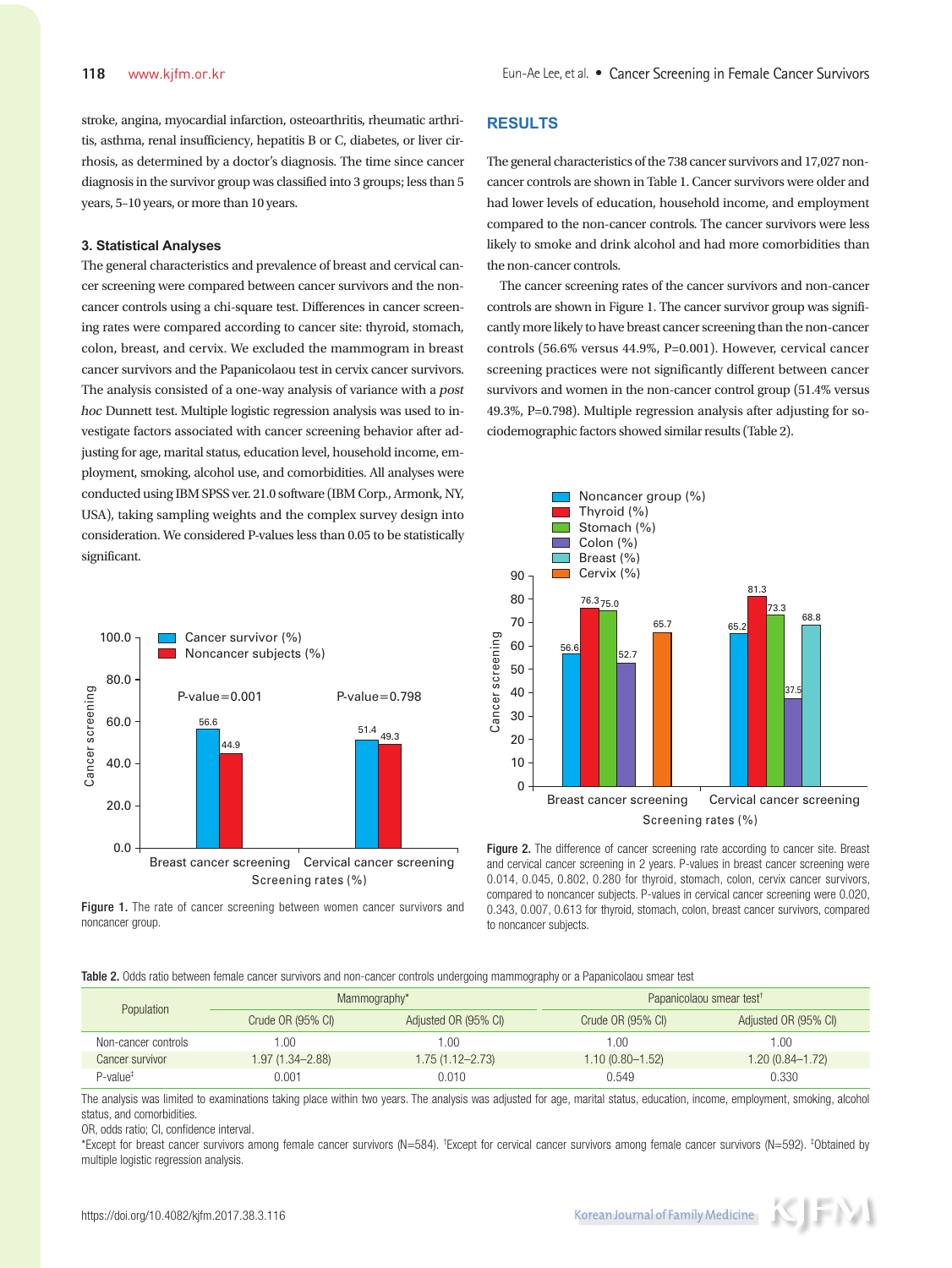| Time since diagnosis | Mammography*      |                      | Papanicolaou smear test <sup>†</sup> |                      |
|----------------------|-------------------|----------------------|--------------------------------------|----------------------|
|                      | Crude OR (95% CI) | Adjusted OR (95% CI) | Crude OR (95% CI)                    | Adjusted OR (95% CI) |
| $<$ 5 $\vee$         | .00.              | .00                  | 1.00.                                | 1.00                 |
| $5 - 10y$            | 1.39 (0.57—3.40)  | 1.88 (0.75–4.70)     | $0.51(0.23 - 1.13)$                  | $0.61(0.25 - 1.47)$  |
| $\geq$ 10 v          | 1.27 (0.56-2.88)  | 1.60 (0.61-4.23)     | $0.27(0.12 - 0.62)$                  | $0.28(0.11 - 0.75)$  |
| $P-value^+$          | 0.11              | 0.112                | 0.012                                | 0.045                |

Table 3. Cancer screening behavior according to time since diagnosis

The analysis was limited to examinations taking place within two years. The analysis was adjusted for age, marital status, education, income, employment, smoking, alcohol status, and comorbidities.

OR, odds ratio; CI, confidence interval.

\*Except for breast cancer survivors among female cancer survivors (N=584). † Except for cervical cancer survivors among female cancer survivors (N=592). ‡ Obtained by oneway analysis of variance with the Dunnett test used in post hoc analysis.

Differences in cancer screening rates according to the most common cancer sites in Korean women are shown in Figure 2. Thyroid and stomach cancer survivors had higher rates of breast cancer screening than women in the non-cancer control group. Thyroid cancer survivors also had higher screening rates than cervical cancer survivors. Colon cancer survivors had lower screening rates for cervical cancer than women in the non-cancer control group.

The rate of cancer screening evaluated according to the time since diagnosis is shown in Table 3. In terms of breast cancer screening, cancer survivors showed no significant difference in screening rates five years after their cancer diagnosis. However, cancer survivors were less likely to have cervical cancer screening 10 years after their cancer diagnosis.

The factors associated with cancer screening behavior in the cancer survivors are shown in Table 4. Only women over 40 years of age had significantly higher breast cancer screening rates.

### **Discussion**

In this study, women in a cancer-survivors group were more likely to undergo breast cancer screening than women in a non-cancer control group. Nonetheless, half of the cancer survivors did not undergo cancer screening. There were no sociodemographic factors or health behaviors that were significantly associated with breast and cervical cancer screening, with the exception of having an age over 40 years, which was positively associated with breast cancer screening.

We propose several reasons for the low rate of cancer screening in female cancer survivors. First, cancer survivors believe that cancer screening is not necessary because they have routine medical examinations.13,16) Second, there is a lack of physician recommendations about SPC screening. Past studies on perceptions and attitudes about SPC screening among Korean cancer survivors have shown that cancer survivors have positive attitudes towards SPC screening, even though most do not receive cancer screening. $13,17$ ) A study of women without cancer in Korea found that the most common reasons for not participating in cancer screening programs were 'not feeling the need' and 'not having time.'<sup>18)</sup> However, cancer survivors perceive themselves as having a greater risk of developing  $SPC$ ,  $^{10,13,17)}$  and they visit health care providers more frequently than the general population.<sup>19-21)</sup> These factors may affect SPC screening rates. Also, in previous studies, cancer survivors followed up by both primary care providers and oncologists were more likely to have SPC screening and other comprehensive care compared to those who were only seen by oncologists.22,23) Thus, we think that the role of primary care providers for following cancer survivors is important in improving SPC screening rates.

Comparing breast and cervical cancer screening rates according to cancer site, our results revealed that stomach and thyroid cancer survivors had greater than 70% screening rates for breast and cervical cancers. However, of colon cancer survivors, only 52.7% had breast cancer screening and 37.5% had cervical cancer screening, which was lower than the rates in non-cancer controls. These findings were consistent with previous studies. $13,20,24)$  However, in previous studies, the much lower rate of SPC screening for female colon cancer survivors was noted as a weak point of their health care and promotion policy. Survivors of breast and cervical cancer were expected to have higher rates of screening with mammograms and Papanicolaou testing, respectively, because of the common hormone receptors underlying the pathogenesis of both diseases. However, the screening rates in these groups were not different from those of the non-cancer controls or survivors of cancers at other sites. Therefore, patient education and physicians' recommendations are needed for these patient populations.

Our findings suggest that sociodemographic factors and health behaviors are not significantly associated with breast and cervical cancer screening rates in female cancer survivors. In a previous study, cancer survivors with high household incomes were more likely to undergo cancer screening than those with low household incomes. $8$ <sup>0</sup> We propose that people in the middle range of household incomes may have more easy access to the NCSP. Since 2005, the NCSP has been free for Medical Aid recipients and National Health Insurance participants in the lower half of the income stratum.<sup>25)</sup> The NCSP might have reduced the effect of household income on cancer screening practices. Other studies on breast and cervical cancer screening in the general population show that it is associated with education level, marital status,  $18,26$ ) smoking, $27$ ) and alcohol use. $28$ ) However, our results indicate that the marital status, education level, smoking, and alcohol use of female cancer survivors were not significantly associated with cancer screening rates.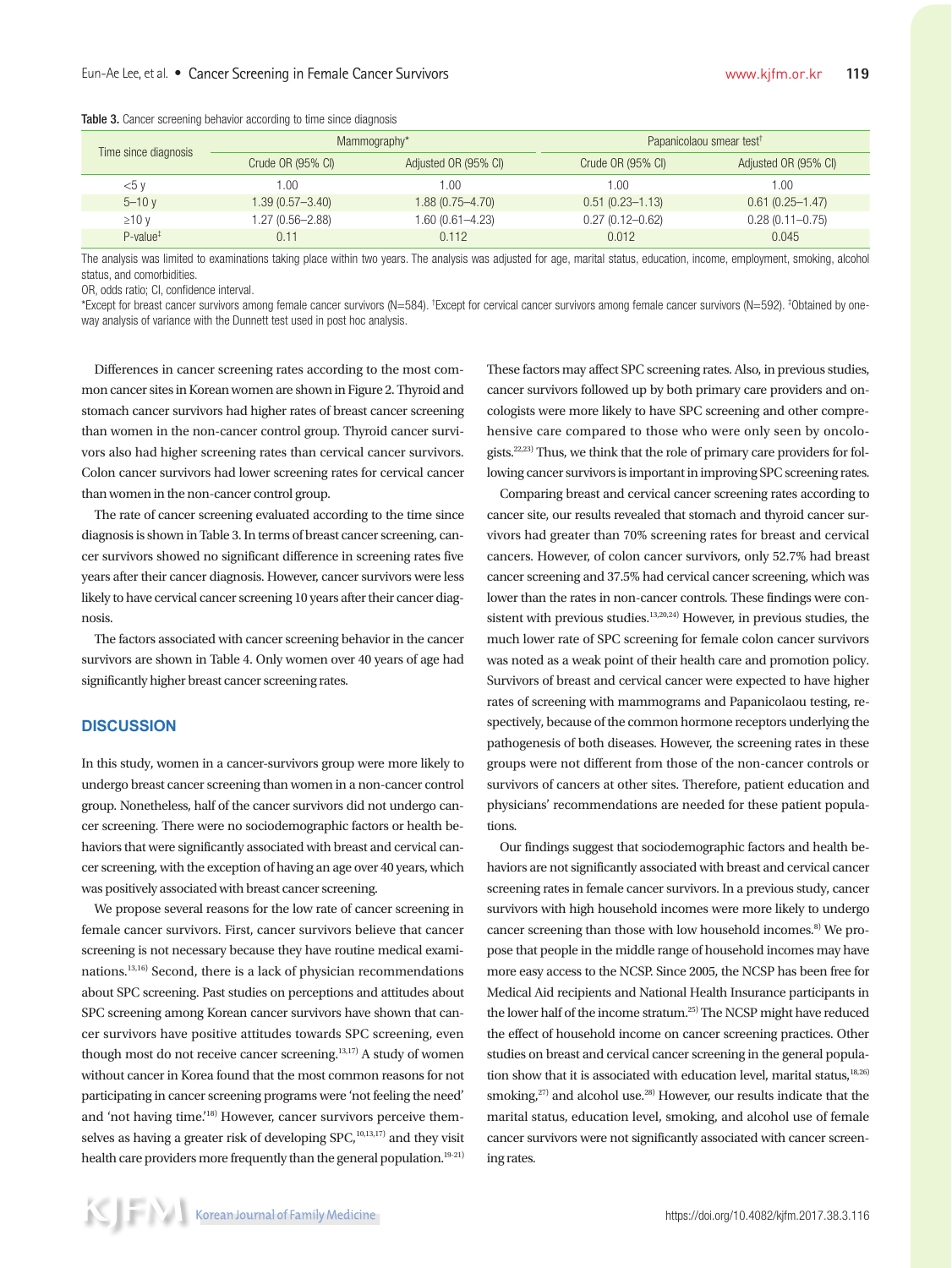| Table 4. Factors associated with cancer screening behavior in cancer survivors |  |
|--------------------------------------------------------------------------------|--|
|--------------------------------------------------------------------------------|--|

|                                                                                                                            | <b>Cancer survivor</b>                                                              |                                                                                   |  |
|----------------------------------------------------------------------------------------------------------------------------|-------------------------------------------------------------------------------------|-----------------------------------------------------------------------------------|--|
| Variable                                                                                                                   | Mammography*                                                                        | Papanicolaou<br>smear test <sup>t</sup>                                           |  |
| Age (y)<br>$30 - 39$<br>$40 - 49$<br>$50 - 59$<br>$\geq 60$<br>P-value for trend <sup>#</sup>                              | 1.00<br>7.55 (1.68-33.95)<br>14.73 (2.85-76.21)<br>10.86 (1.79-65.96)<br>0.01       | 1.00<br>2.20 (0.28-17.12)<br>2.72 (0.34-22.81)<br>$0.88(0.10 - 7.43)$<br>0.132    |  |
| Marital status<br>Married<br>Divorced/separated/single<br>P-value for trend <sup>#</sup>                                   | 1.00<br>$0.87(0.28 - 2.66)$<br>0.96                                                 | 1.00<br>2.52 (0.96-5.89)<br>0.097                                                 |  |
| Education<br><high school<br="">High school<br/><math>\geq</math>College<br/>P-value for trend<sup>#</sup></high>          | 1.00<br>3.13 (0.84-11.69)<br>$5.11(0.72 - 36.13)$<br>0.017                          | 1.00<br>$1.99(0.72 - 5.50)$<br>$0.99(0.20 - 4.81)$<br>0.554                       |  |
| Quartile of household income<br>Q <sub>1</sub><br>Q <sub>2</sub><br>Q3<br>Q <sub>4</sub><br>P-value for trend <sup>#</sup> | 1.00<br>$5.03(1.58 - 16.01)$<br>$6.07(1.50 - 24.51)$<br>$1.51(0.48 - 4.77)$<br>0.06 | 1.00<br>$2.48(0.88 - 6.98)$<br>7.16 (2.01-25.58)<br>$4.65(1.50 - 14.46)$<br>0.105 |  |
| Employment<br>Employed<br>Unemployed<br>P-value for trend <sup>#</sup>                                                     | 1.00<br>$0.97(0.41 - 2.28)$<br>0.807                                                | 1.00<br>$0.84(0.36 - 1.97)$<br>0.904                                              |  |
| Smoking<br>Never smoker<br>Former smoker<br>Current smoker<br>P-value for trend <sup>#</sup>                               | 1.00<br>$0.84(0.08 - 9.37)$<br>$0.52(0.04 - 6.52)$<br>0.951                         | 1.00<br>$0.50(0.11 - 2.12)$<br>2.42 (0.22-26.53)<br>0.802                         |  |
| Alcohol drinking<br>$<$ 1 time/mo<br>$\geq$ 1 time/mo<br>P-value for trend <sup>#</sup>                                    | 1.00<br>$0.82(0.26 - 2.62)$<br>0.121                                                | 1.00<br>$0.49(0.17 - 1.40)$<br>0.374                                              |  |
| Comorbidity<br>No comorbidity<br>$\geq$ 1 comorbidity<br>P-value for trend <sup>#</sup>                                    | 1.00<br>$1.28(0.51 - 3.19)$<br>0.690                                                | 1.00<br>$0.36(0.15 - 0.89)$<br>0.089                                              |  |

Values are presented as adjusted odds ratio (95% confidence interval). The analysis was limited to examinations taking place within two years.

\*Except for breast cancer survivors among female cancer survivors (N=584). † Except for cervical cancer survivors among female cancer survivors (N=592). ‡ Obtained by multiple logistic regression analysis after adjusting for age, marital status, education, income, employment, smoking, alcohol status, and comorbidities.

Generally, the rate of SPC screening declines with time since the primary cancer diagnosis.13,24,29) Accordingly, the cancer survivors in our study surviving more than 10 years after their cancer diagnosis were less likely to undergo cervical cancer screening, which was thought to be due to the fact that they were too old to undergo routine cervical cancer screening. However, for breast cancer screening, we found no decrease in screening rates with time.

This study had several strengths. We excluded breast and cervical cancer survivors for our overall analysis to rule out their influence on overall cancer screening rates; therefore, our data reflect a representative sample of the general population in Korea.

A limitation of this study was the use of secondary data. KNHANES did not provide clinical data such as cancer stage and the method of cancer treatment. Also, we could not explain the causal relationship between cancer screening rates and sociodemographic factors because the study design was cross-sectional. KNHANES is based on self-reported questionnaires, introducing the possibility of recall bias. However, in the self-reported data, both cancer screening paid for by the government and screening paid for by individuals can be included in the analysis of screening behavior.

In conclusion, a substantial proportion of women cancer survivors do not undergo breast and cervical cancer screening. However, unlike previous studies, sociodemographic factors showed no significant effects on screening rates. We need to comprehensively understand other factors that affect SPC screening behavior in female cancer survivors such as their knowledge and the perceptions of both cancer survivors and physicians.

# **CONFLICT OF INTEREST**

No potential conflict of interest relevant to this article was reported.

## **References**

- 1. Jung KW, Won YJ, Kong HJ, Oh CM, Cho H, Lee DH, et al. Cancer statistics in Korea: incidence, mortality, survival, and prevalence in 2012. Cancer Res Treat 2015;47:127-41.
- 2. Yabroff KR, Lawrence WF, Clauser S, Davis WW, Brown ML. Burden of illness in cancer survivors: findings from a population-based national sample. J Natl Cancer Inst 2004;96:1322-30.
- 3. Dong C, Hemminki K. Second primary neoplasms in 633,964 cancer patients in Sweden, 1958-1996. Int J Cancer 2001;93:155-61.
- 4. Travis LB. The epidemiology of second primary cancers. Cancer Epidemiol Biomarkers Prev 2006;15:2020-6.
- 5. Bellizzi KM, Rowland JH, Jeffery DD, McNeel T. Health behaviors of cancer survivors: examining opportunities for cancer control intervention. J Clin Oncol 2005;23:8884-93.
- 6. Corkum M, Hayden JA, Kephart G, Urquhart R, Schlievert C, Porter G. Screening for new primary cancers in cancer survivors compared to non-cancer controls: a systematic review and meta-analysis. J Cancer Surviv 2013;7:455-63.
- 7. Trask PC, Rabin C, Rogers ML, Whiteley J, Nash J, Frierson G, et al. Cancer screening practices among cancer survivors. Am J Prev Med 2005;28:351-6.
- 8. Cho J, Guallar E, Hsu YJ, Shin DW, Lee WC. A comparison of cancer screening practices in cancer survivors and in the general population: the Korean national health and nutrition examination survey (KNHANES) 2001-2007. Cancer Causes Control 2010;21:2203-12.
- 9. Corkum M, Urquhart R, Kephart G, Hayden JA, Porter G. Breast and cervical cancer screening behaviours among colorectal cancer survivors in Nova Scotia. Curr Oncol 2014;21:e670-7.
- 10. Park SM, Park CT, Park SY, Bae DS, Nam JH, Cho CH, et al. Factors re-